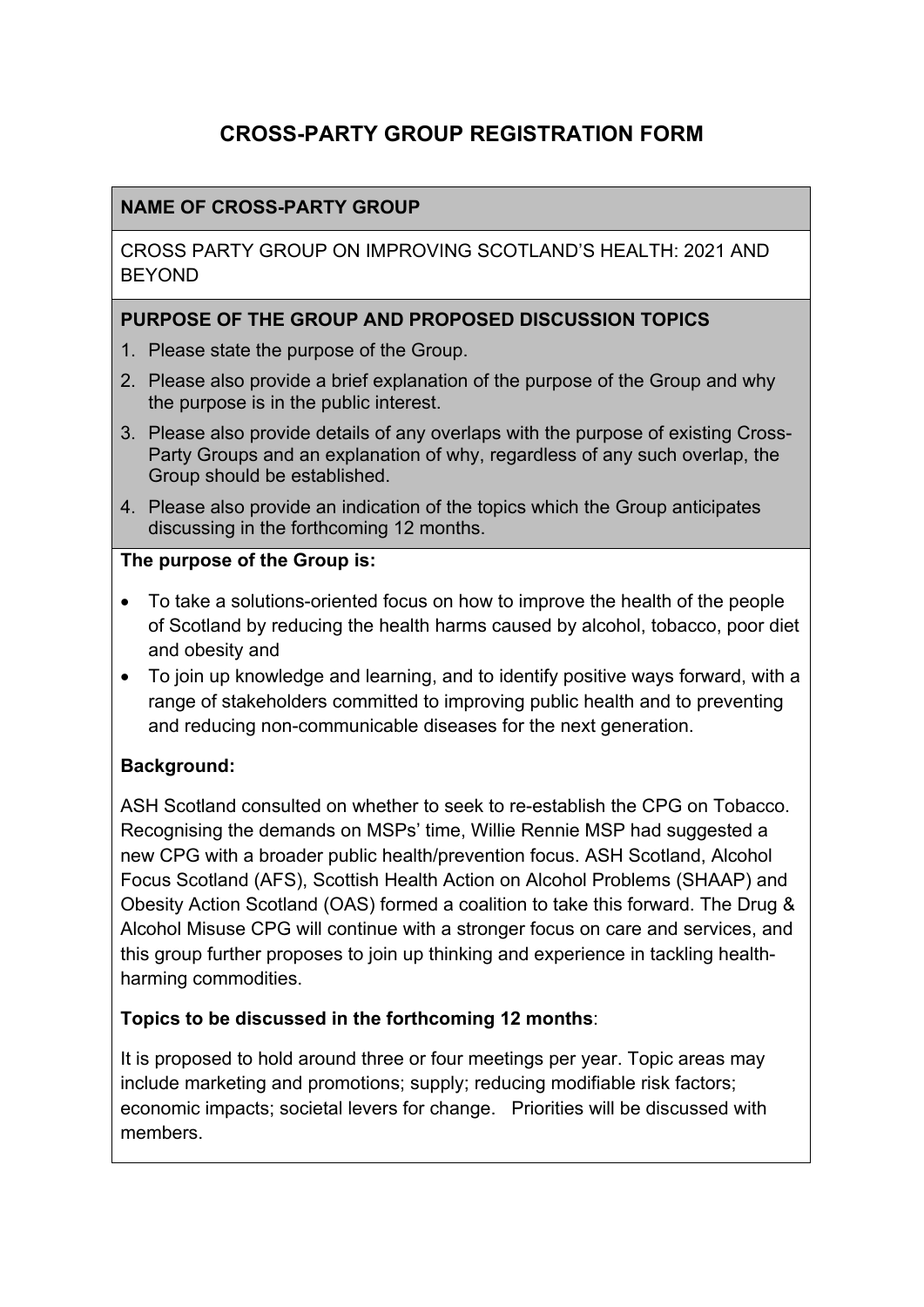## **MSP MEMBERS OF THE GROUP**

Please provide names and party designation of all MSP members of the Group.

Jenny Marra MSP – Scottish Labour Kenneth Gibson MSP – Scottish National Party Miles Briggs MSP – Scottish Conservative and Unionist Party Alex-Cole Hamilton MSP – Scottish Liberal Democrats Alison Johnstone MSP – Scottish Green Party Ivan McKee MSP – Scottish National Party Willie Rennie MSP – Scottish Liberal Democrats Anas Sarwar MSP – Scottish Labour Maree Todd MSP – Scottish National Party Brian Whittle MSP – Scottish Conservative and Unionist Party

#### **NON-MSP MEMBERS OF THE GROUP**

For organisational members please provide only the name of the organisation, it is not necessary to provide the name(s) of individuals who may represent the organisation at meetings of the Group.

| <b>Individuals</b> |                                                     |
|--------------------|-----------------------------------------------------|
| Organisations      | ALCOHOL FOCUS SCOTLAND                              |
|                    | <b>ASH SCOTLAND</b>                                 |
|                    | <b>OBESITY ACTION SCOTLAND</b>                      |
|                    | SHAAP (Scottish Health Action on Alcohol Problems). |
|                    | <b>ADDACTION</b>                                    |
|                    | BRITISH HEART FOUNDATION SCOTLAND                   |
|                    | BRITISH LUNG FOUNDATION SCOTLAND AND                |
|                    | <b>NORTHERN IRELAND</b>                             |
|                    | <b>BRITISH MEDICAL ASSOCIATION</b>                  |
|                    | <b>CANCER RESEARCH UK</b>                           |
|                    | <b>CHEST, HEART &amp; STROKE SCOTLAND</b>           |
|                    | <b>FAMILIES OUTSIDE</b>                             |
|                    | <b>MACMILLAN CANCER SUPPORT</b>                     |
|                    | <b>MRC/CSO SOCIAL AND PUBLIC HEALTH SCIENCES</b>    |
|                    | UNIT, UNIVERSITY OF GLASGOW                         |
|                    | NHS HEALTH SCOTLAND                                 |
|                    | PFIZER UK LTD                                       |
|                    | THE ROYAL COLLEGE OF PHYSICIANS OF EDINBURGH        |
|                    | THE ROYAL COLLEGE OF PSYCHIATRISTS                  |
|                    | SCOTTISH FAMILIES AFFECTED BY ALCOHOL AND           |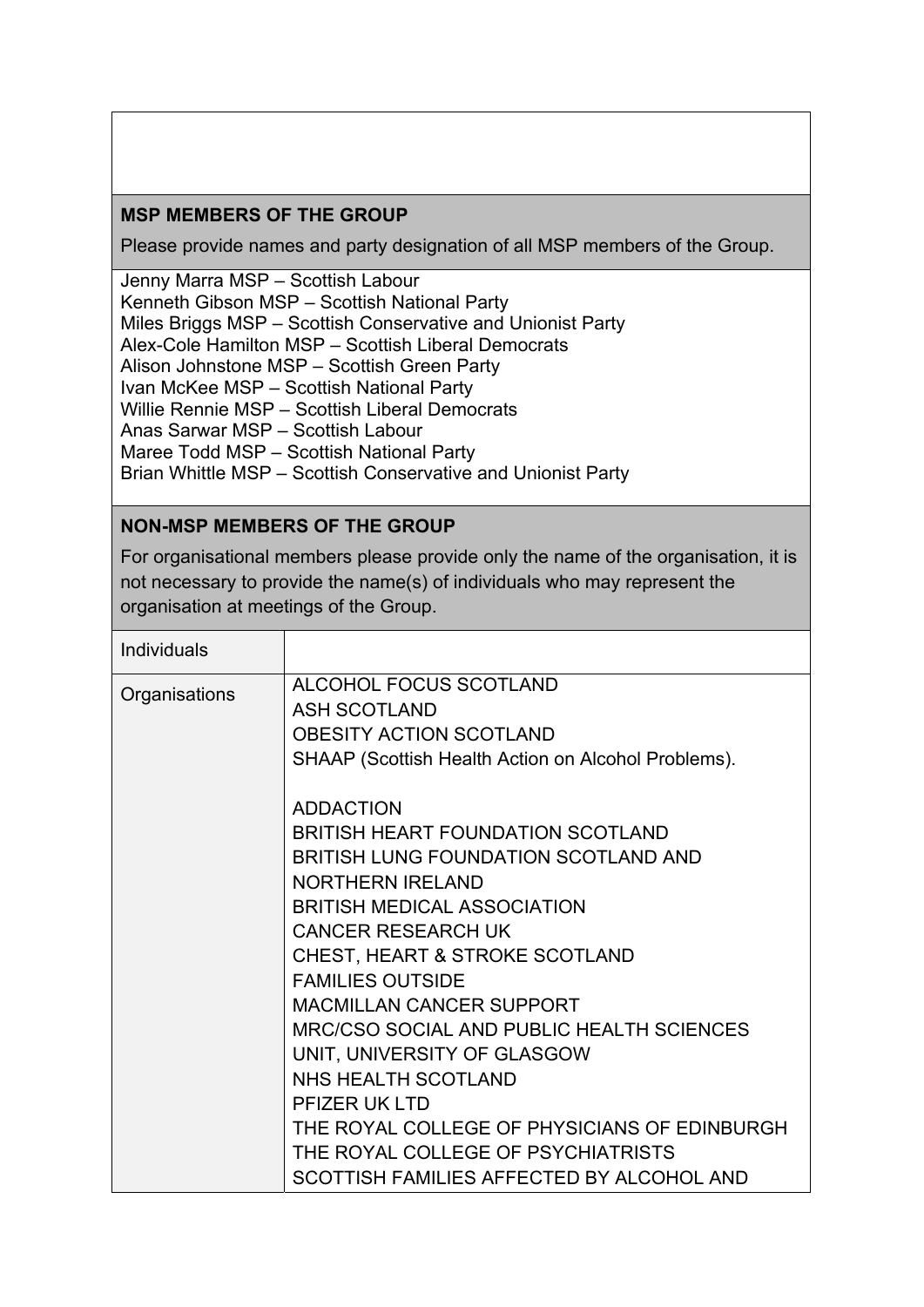|                                                                                                                                                                                                                                                                                                                                                                                             | <b>DRUGS</b><br>THE STROKE ASSOCIATION<br>THE UNIVERSITY OF EDINBURGH                                                                               |  |
|---------------------------------------------------------------------------------------------------------------------------------------------------------------------------------------------------------------------------------------------------------------------------------------------------------------------------------------------------------------------------------------------|-----------------------------------------------------------------------------------------------------------------------------------------------------|--|
| <b>GROUP OFFICE BEARERS</b>                                                                                                                                                                                                                                                                                                                                                                 |                                                                                                                                                     |  |
| Please provide names for all office bearers. The minimum requirement is that two<br>of the office bearers are MSPs and one of these is Convener – beyond this it is a<br>matter for the Group to decide upon the office bearers it wishes to have. It is<br>permissible to have more than one individual elected to each office, for example,<br>co-conveners or multiple deputy conveners. |                                                                                                                                                     |  |
| Convener                                                                                                                                                                                                                                                                                                                                                                                    | Two Co-Conveners:-                                                                                                                                  |  |
|                                                                                                                                                                                                                                                                                                                                                                                             | Jenny Marra MSP - Scottish Labour<br>Kenneth Gibson MSP - Scottish National Party                                                                   |  |
| <b>Deputy Convener</b>                                                                                                                                                                                                                                                                                                                                                                      | n/a                                                                                                                                                 |  |
| Secretary                                                                                                                                                                                                                                                                                                                                                                                   | Joint Secretariat between Alcohol Focus Scotland (Alison<br>Douglas) and ASH Scotland (Sheila Duffy)                                                |  |
|                                                                                                                                                                                                                                                                                                                                                                                             | Contact for Scottish Parliament website: Valerie Smith,<br>Senior Executive Officer, ASH Scotland. Tel: 0131 220<br>9487; vsmith@ashscotland.org.uk |  |
| <b>Treasurer</b>                                                                                                                                                                                                                                                                                                                                                                            | n/a                                                                                                                                                 |  |
| EINANCIAI DENEEITS OD OTUED BENEEITS                                                                                                                                                                                                                                                                                                                                                        |                                                                                                                                                     |  |

# **FINANCIAL BENEFITS OR OTHER BENEFITS**

Please provide details of any financial or material benefit(s) the Group anticipates receiving from a single source in a calendar year which has a value, either singly or cumulatively, of more than £500. This includes donations, gifts, hospitality or visits and material assistance such as secretariat support.

Based on an estimate of 4 meetings a year

Contribution of staff time from joint Secretariat - £3,768

(Chief Executive contribution x 8 days = £2,464; Administrative Support x 8 days  $=$  £1,304)

Payment for Refreshments at meetings - £520

(Estimated £130 per meeting; 2 paid for by Alcohol Focus Scotland - £260 2 paid for by ASH Scotland - £260)